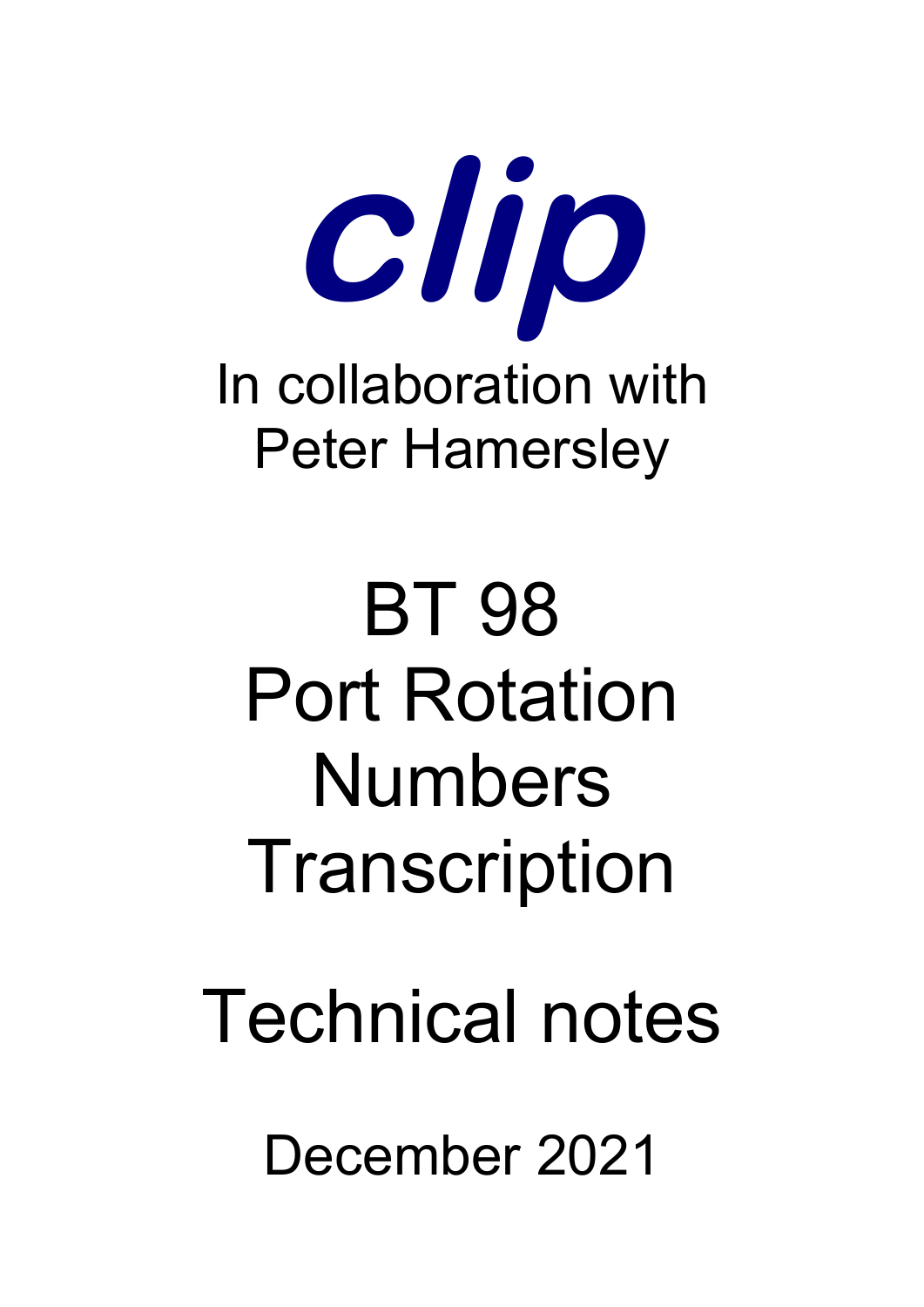# **Port Rotation Numbers Transcription**

## **Technical Notes**

This document details research into the system of port rotation numbers which were used to identify British registered ships in compiling registers of seafarers, masters and mates in the period from 1833 to 1857.

#### **[Introduction](#page-2-0)**

[Allocation of port rotation numbers](#page-4-0)

[Recreating the list of port rotation numbers](#page-7-0)

[Evidence for the link between port rotation numbers and register numbers](#page-9-0)

[Appendix 1](#page-14-0) - Ship identifiers used with seafarers' records

[Appendix 2](#page-15-0) - Missing register entries for London ships in BT 111

[Appendix 3](#page-16-0) - BT 111 (Registers) and BT98 (PR numbers) for London ships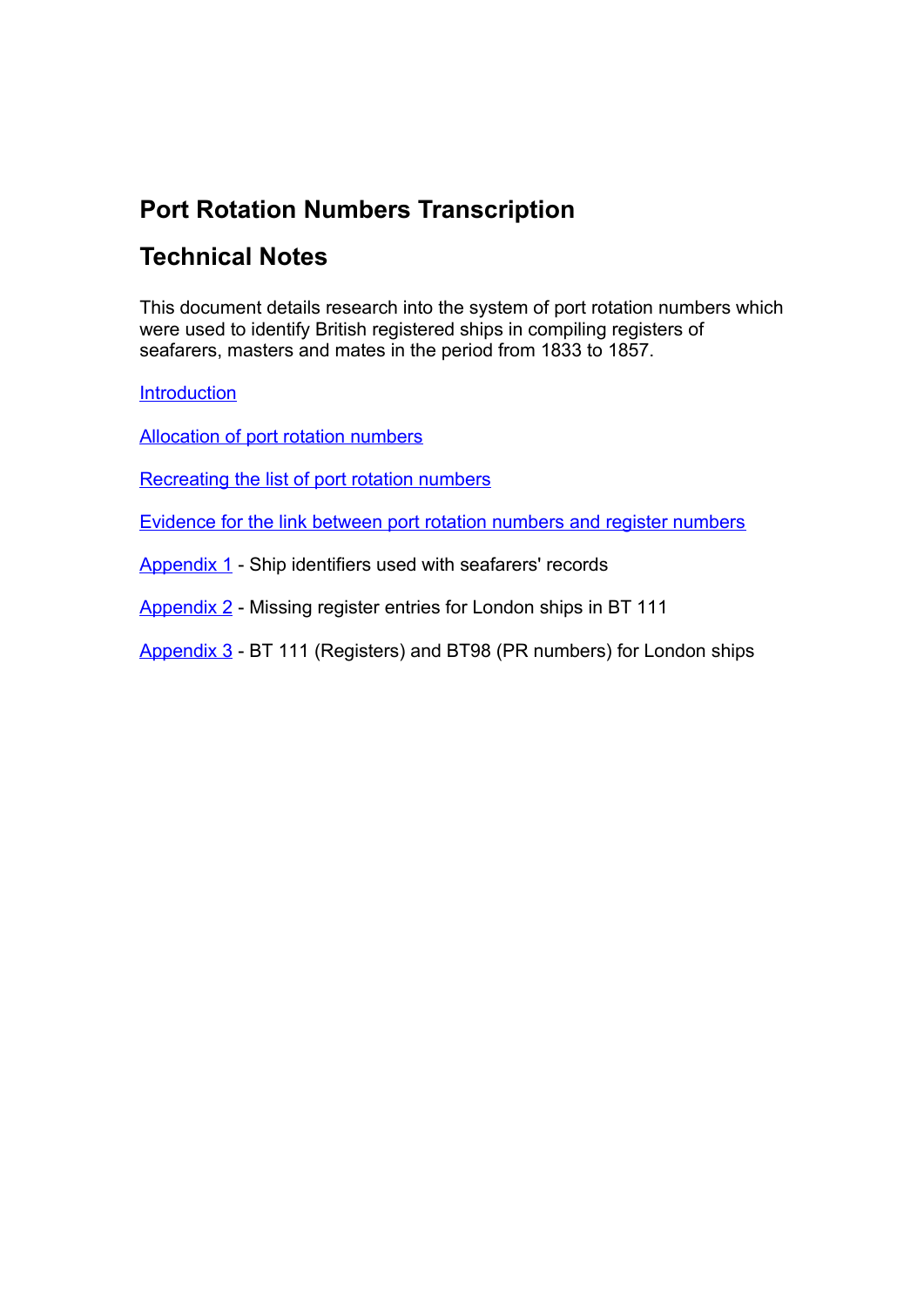### <span id="page-2-0"></span>**Introduction**

Port rotation numbers were one of several methods of identifying ships in the registers of seafarers and the crew lists during the period 1833 to 1860. The various methods are summarised in Appendix 1

The port rotation numbers are part of a code used in the various registers of seafarers, specifically BT 113 and BT 124. The register entries show which ship seafarers had sailed on in a particular year and so provide a means of link to the crew documents which have survived.

Some of the seafarer register entries show the name of the ship and her port, and some of the entries after 1857 show the ship's official number. For these entries, finding more details about the ship and the crew documents is relatively easy.

However, in the period from 1837 to the mid 1850s, the ship was identified in the registers by a code, made up of a number for the port (the **port number**) and another number for the ship (the **port rotation number**). The code is annotated on each crew list.

The port numbers are well known but, up to now, no key or list for the port rotation numbers had been found. In particular, the way in which they were allocated had not been understood.

Peter Hamersley contacted CLIP and suggested that it would be possible to compile a database of port rotation numbers and ship's names drawn from the annotations on crew agreements. He suggested that the port rotation numbers remained with the ship and so persisted from one year to the next.

This seemed a plausible suggestion and constructing a simple database as suggested was a straightforward proposition.

We made further investigations based on sample data which Peter Hamersley had compiled from crew agreements for Whitby ships. We compared the sequence of port rotation numbers against a list of the ships registered at Whitby showing their port registration details. It quickly became clear that the port rotation numbers ran in the same sequence as the register entries. The way in which the port rotation numbers had been allocated became clear and we were able to describe the process, as detailed below.

This insight has enabled us to use registers and returns of shipping to cross-check data drawn from the crew agreements and add to it by interpolating numbers between data items drawn from the crew agreements.

Though there are inevitable gaps and mismatches caused by errors at any stage of the data chain, the insight has been fully borne out as we have added more data.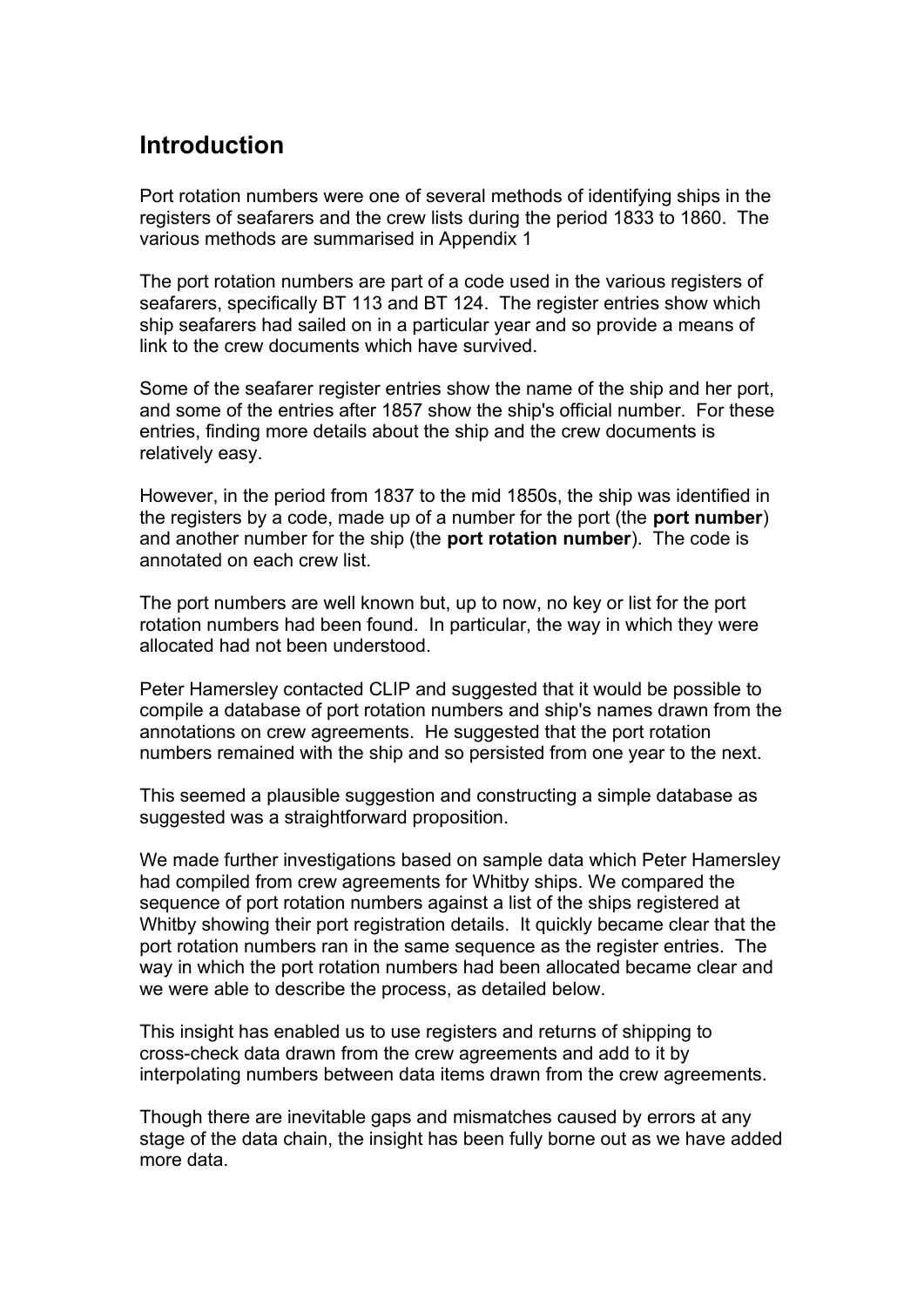To publish the data, we have set up a search page as part of the CLIP web site which enables users to enter the port number and port rotation number and which then returns the name of the ship with a list of the BT 98 pieces which are likely to hold crew documents for that ship.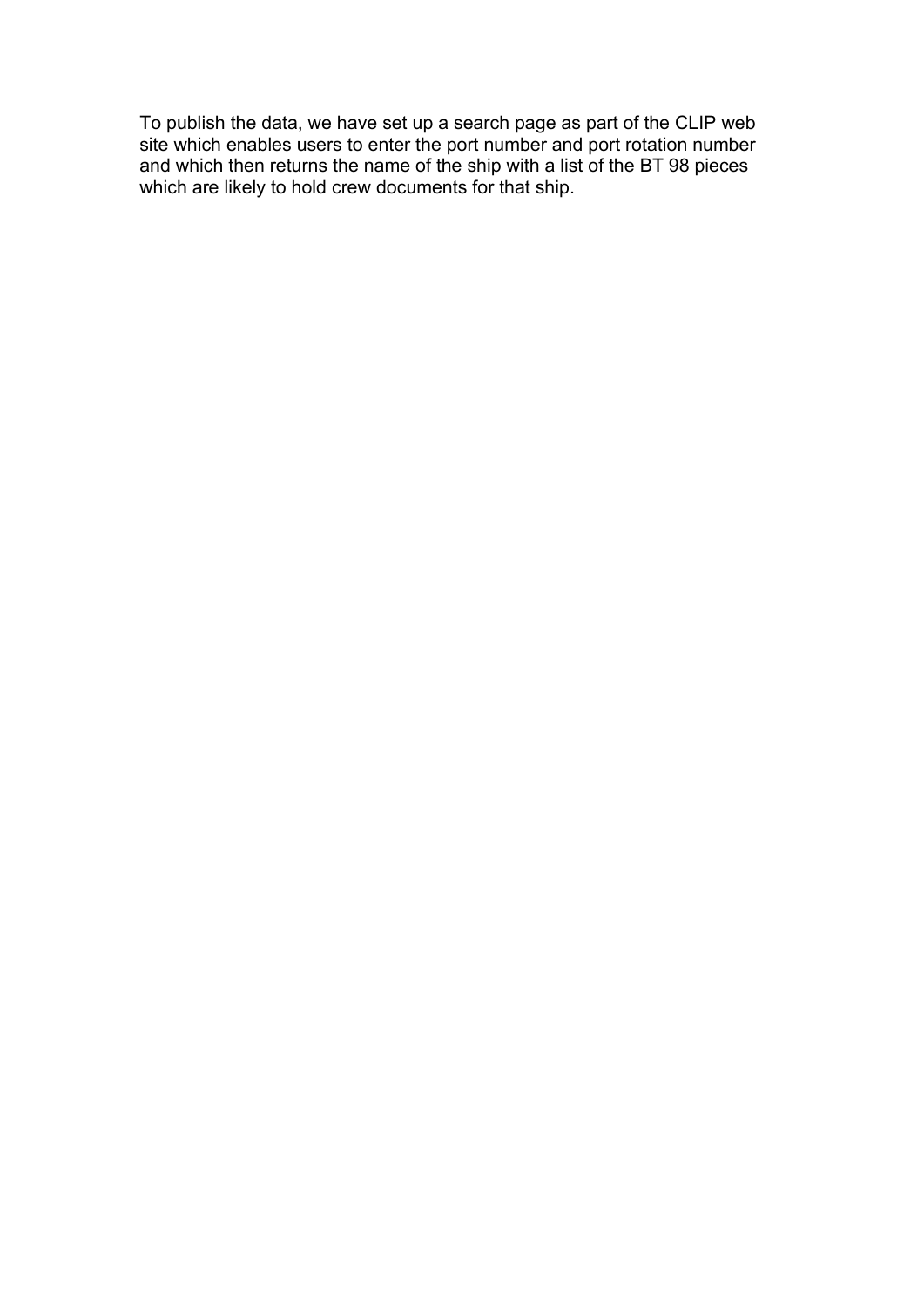## <span id="page-4-0"></span>**Allocation of port rotation numbers**

This is our current understanding of the way in which port rotation numbers were assigned. Figure 1 below shows the data chains linking the data sources involved.

- The port rotation numbers were used at the Board of Trade (BoT) in London as a means of identifying specific ships and, though they were based on the registers at the ports of registry, there is no evidence that they were used outside of the BoT.
- The port rotation numbers provide a link between the registers of seafarers and the crew documents from which they were compiled. For some years, they provide the only link between the two sets of documents.
- There were two sets of port rotation numbers, the first used from 1833 to 1845 and the second from 1845 to 1855.
- The first set was used for the First and Second registers of seamen, 1833 to 1844, (BT 120 and BT 112) and for the crew lists and agreements in BT 98 up to 1845. It is not known how these numbers were allocated and there is no list, but BT 120 and BT 112 show the name of the ship, so this set of port rotation numbers is not needed to locate the documents for the ship.
- The second, and different, set of port rotation numbers was used for registers of seamen's tickets in BT 113 from 1845 to 1856 and in the Register of Masters and Mates Certificates of Experience in BT 124 from 1851 to 1854. They were used in crew lists in BT 98 from 1845 to 1854.
- The port rotation numbers are the only way of linking the seafarer's records with the crew lists that they were compiled from.
- There is no list of the port rotation numbers.
- After 1855, a new system was introduced using unique Official Numbers (ONs) allocated to each ship and the Port Rotation numbers were not used subsequently.
- This document and the data refer **only** to the port rotation numbers from 1845 to 1855.
- The list of port rotation numbers was begun in 1844 or early in 1845.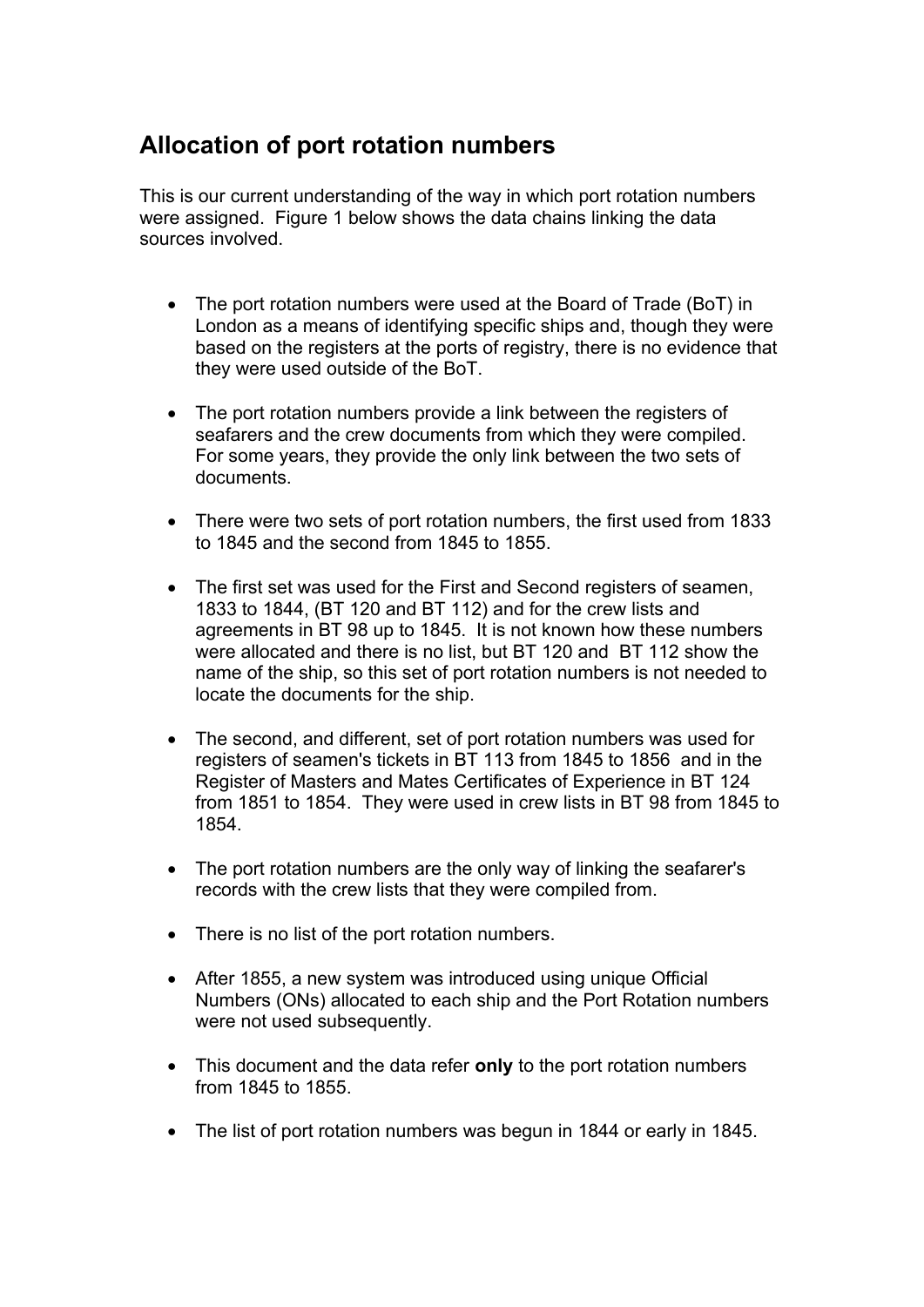- The port rotation numbers were allocated to the ships registered at a particular port with a separate list for each port.
- The first entries were for earlier ships which were still registered in 1844, compiled in order of year and registration number for each port.
- Thereafter port rotation numbers were allocated in sequence, in step with the registrations for that port.
- The numbers were not re-used, for example if a ship was lost or the registry was transferred to another port.
- A port rotation number was unique to that registry for that ship and continued from one year to the next, until that registry was closed for any reason.
- If a ship was re-registered de-novo at the port, it was allocated a new port rotation number in sequence, so a single ship might have had several port rotation numbers.
- Ships transferred from another port and re-registered were allocated a number in the sequence for their new port of registration.
- Port register numbers start at 1 for each new year, but the port rotation numbers carry on in sequence. There is sometimes a small jump in the port rotation numbers sequence at the start of the new year.
- There are a small number of apparent anomalies and jumps in some sequences.
- While the original lists of port rotation numbers have not survived, they can be recreated by extracting data from the crew lists in BT 98 and correlating that with data from the shipping returns in BT 162 and BT 111.
- There is excellent evidence from the data that the understanding described above is correct. Investigation of details of the allocations and anomalies provided convincing explanations which increase confidence in the correctness of the model, rather than decrease it.
- As with any good theory, the fit between the data from BT 98 and the shipping returns makes it possible to make predictions of the port rotation numbers for many ships for which no data had been found in BT 98. These predictions have been confirmed as more data is gathered.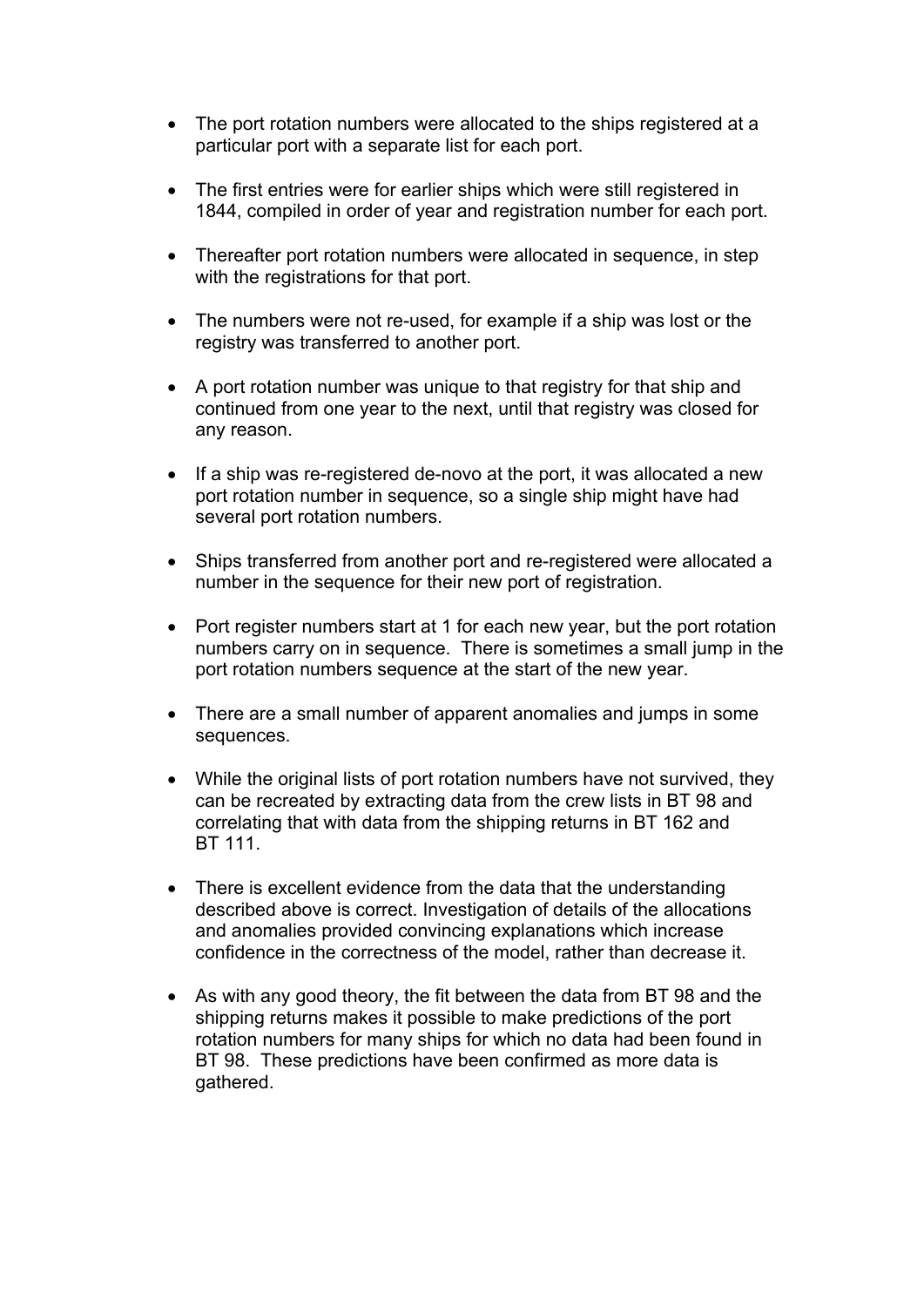

**Figure 1: Data chains for the port rotation numbers**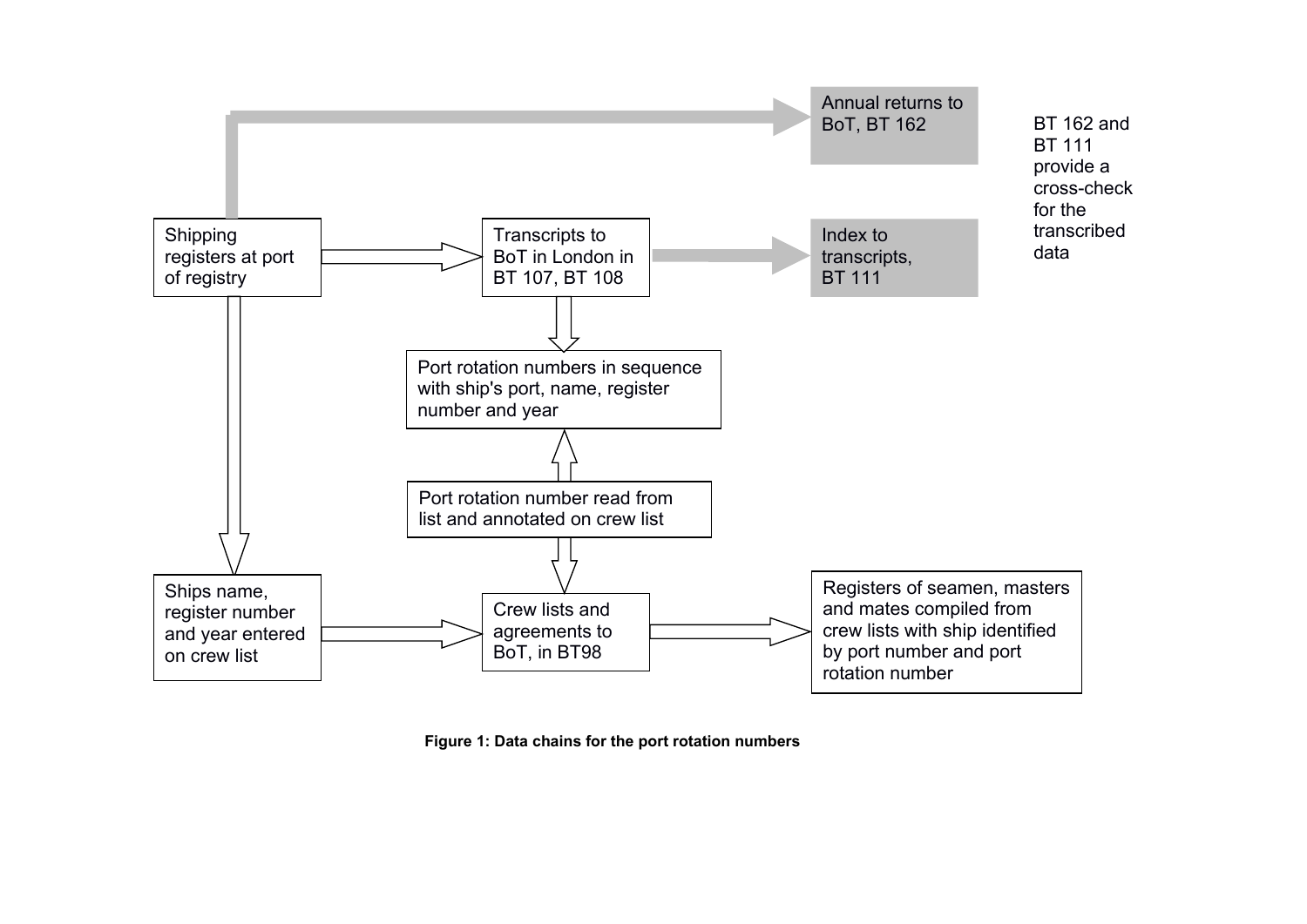### <span id="page-7-0"></span>**Re-creating the list of port rotation numbers**

These are the steps which we have taken to re-create the list of port rotation numbers: Figure 2 below shows the processes involved.

The crew lists are stored in boxes at The National Archives in BT 98 and are also available to view online via Family Search at LDS Church Family History Centres and Affiliate Libraries.

Working on the crew lists for 1851, we extracted the details of each ship (Name, Register Year and Number, Tonnage) as entered on each crew list document, together with the port rotation number written on it.

We entered the data into a MS-Access database in a table **PRnumbersRaw**.

To remove duplicates, the data was then transferred to another table, **PRnumbersGrouped**.

In parallel with this, we have downloaded images of the returns of shipping for 1850 in BT 162/19 from TNA, which cover all British ports except London. We have also downloaded images of the indexes to register transcripts in BT 111 which covers the London registry from 1833 to 1856.

Data from these images has been entered into MS-Access tables, **BT162Ships** and **BT111Ships**. We have checked the data and also cross-checked it against other CLIP data as far as is possible. The data for BT 111 provides an almost complete list of London registries - the missing entries are shown in Appendix 2.

The data from BT 162 and BT 111 has been combined in a single MS-Access table, **UnionIndex** and provides as reliable a list as possible of the ships extant in the 1850s.

The data in **PRnumbersGrouped** was then matched, ship by ship, against the data in **UnionIndex**. Where there is a good match, the port rotation number was copied to **UnionIndex**.

Where there are good runs of port rotation numbers from BT 98, the copying can continue automatically until a mismatch is encountered.

An interpolation algorithm implemented as a MS-Access function is then used to interpolate data between the transcribed data points.

The completed data is then exported as a text file for transfer to the online search facility.

A progress summary for the data for London ships is in Appendix 3

The next section discusses the evidence we have found.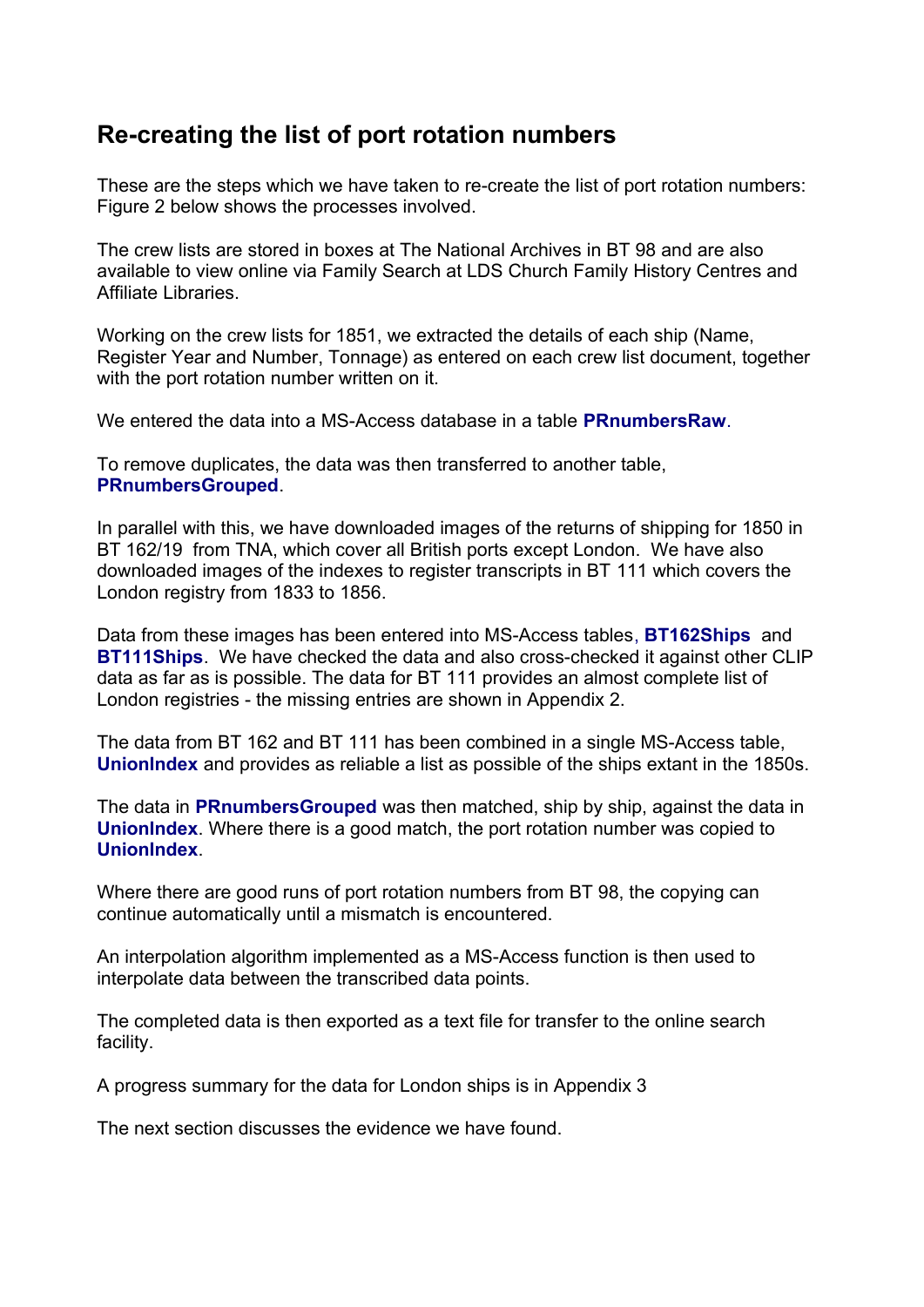

**Figure 2: Compiling the port rotation number list**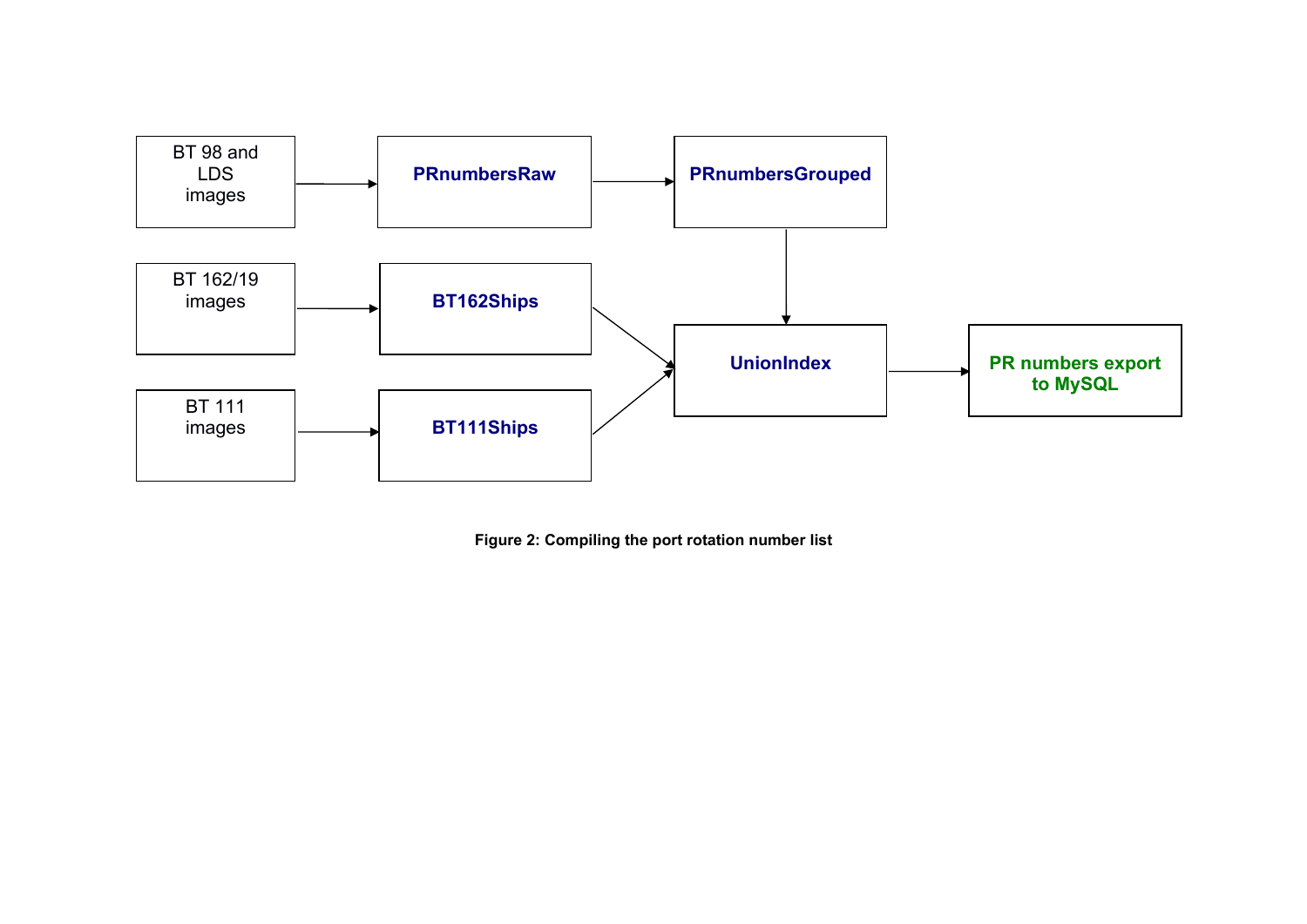### <span id="page-9-0"></span>**Evidence for the link between port rotation numbers and register numbers**

Note: We have examined the evidence in detail for the London ships, because London is by far the largest port, we have most data for those ships and because BT 111 provides a nearly complete list of the registrations.

From midway through 1844, the port rotation numbers go exactly in step with the register numbers, as shown in the example below. The entries in green are data found from BT 98 and BT 111. No entries have yet been found in BT 98 for the ship CONSTANT (201/1849) but it can be seen that it is highly likely that her port rotation number was 5495, by interpolation.

| Name                  | PR.<br>Number | Register<br>Year | Register<br>Number |
|-----------------------|---------------|------------------|--------------------|
| <b>ADMIRAL YORK</b>   | 5493          | 1849             | 199                |
| <b>ADMIRAL JERVIS</b> | 5494          | 1849             | 200                |
| <b>CONSTANT</b>       |               | 1849             | 201                |
| <b>BETSEY</b>         | 5496          | 1849             | 202                |
| <b>BENJAMIN ELKIN</b> | 5497          | 1849             | 203                |
| <b>DREADNOUGHT</b>    | 5498          | 1849             | 204                |

**Table 1: PR numbers running in sequence with register numbers - London, 1849**

The two runs of data are an excellent fit to each other right through to 1851. Only a few discrepancies have been found which may well be resolved with more data.

It is perhaps worth emphasising just how close the adherence is to the sequence and that this insight is also true for the data for all the other ports which have worked on so far. There is overwhelming evidence that our understanding is correct as set out above.

As might be expected, there are data errors, gaps in the sequence and anomalies but investigations of those provides convincing explanations as described below. If anything, they then serve to increase our confidence in the model.

Our summary of the data for the London registered ships which we have gathered so far is shown in Appendix 3.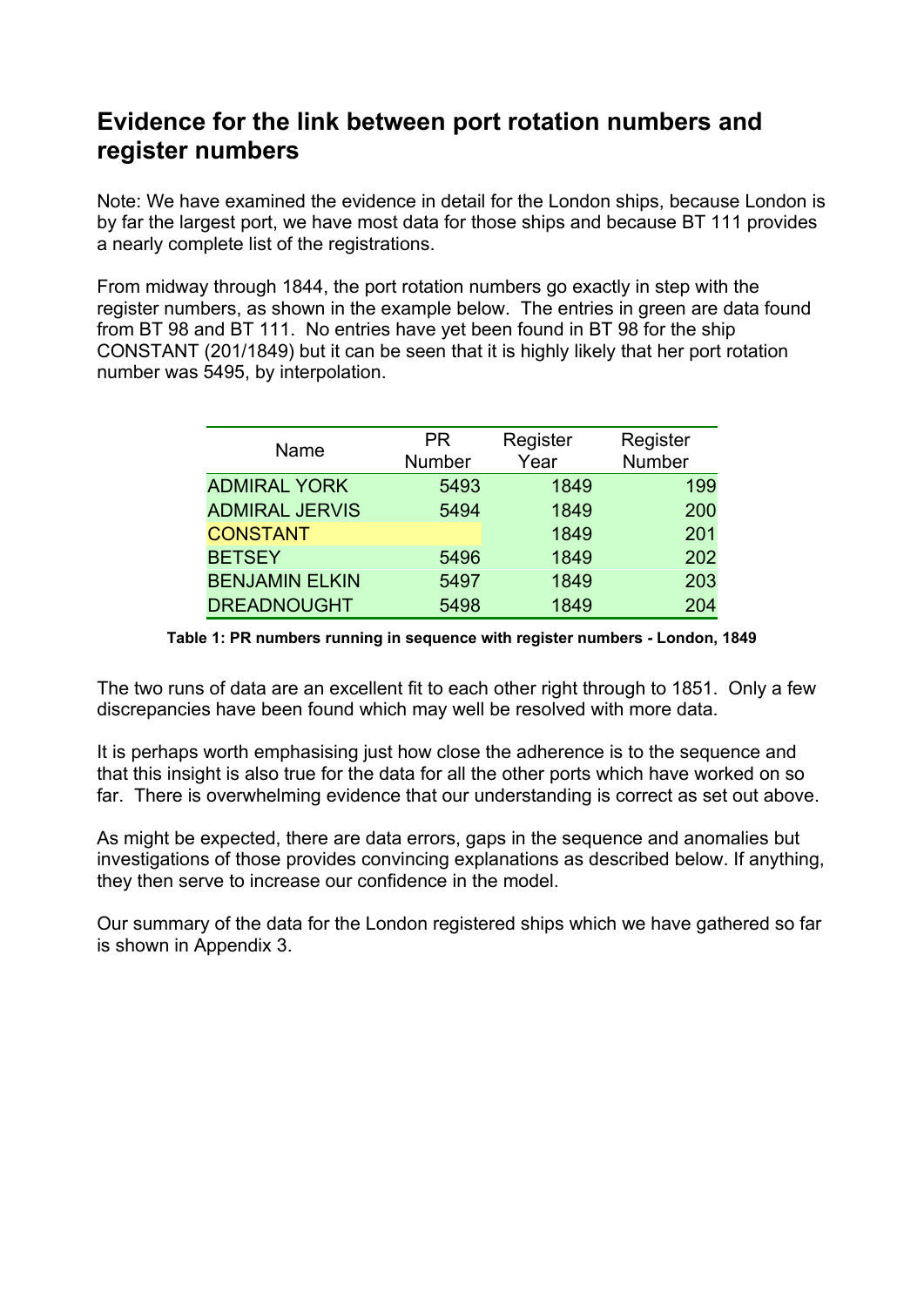#### **Gaps in the sequence in data for ships registered pre-1844.**

Prior to mid-1844, there are gaps in the sequence - there appear to be no port rotation numbers for some ships, as shown in Table 2 below.

| Name                    | <b>PR</b><br><b>Number</b> | Register<br>Year | Register<br>Number | Registry closed           |
|-------------------------|----------------------------|------------------|--------------------|---------------------------|
| <b>LADY OF THE LAKE</b> | 1972                       | 1840             |                    | 408 Page obscured         |
| <b>JANE</b>             |                            | 1840             |                    | 409 RDN 65/1848           |
| <b>BUSSORAH</b>         |                            | 1840             |                    | 410 RDN 102/1842, 27/1845 |
| <b>MERCHANT</b>         |                            |                  |                    |                           |
| <b>CHUNAUB</b>          |                            | 1840             |                    | 411 Vessel lost, Dec 1840 |
|                         |                            |                  |                    | (Lloyd's List)            |
| <b>TYRIAN</b>           |                            | 1840             |                    | 412 RDN 352/1844          |
| <b>GLAPHYRA</b>         | 1975                       | 1840             | 413                |                           |

#### **Table 2: PR numbers not running in sequence with register numbers - London, 1840**

Four ships appear in the registers between 408/1840 and 413/1840, but there are only port rotation numbers for two, so two of those four registries did not have a matching port rotation number.

The likely reason for this is that the missing entries relate to registrations which had been closed when the port rotation numbers list was compiled in 1844. For example, the CHINAUB, was lost soon after registration, so the register entry would have been closed before the list was compiled.

Similarly, the BUSSORAH MERCHANT was re-registered de-novo (RDN) in London in 1842, and the 1840 registry closed. A port registration number would have been allocated for the 1842 registration, but not for the 1840. (Later, a second one would have been allocated for the 1845 re-registry).

By interpolation, it is likely that the port rotation number for the JANE (409/1840) would have been 1973 and for the TYRIAN (412/1840) would have been 1974.

Table 3 below shows another example. The registry for the ORION (338/1841) would have been closed in 1842 so she would not have been allocated a London port rotation in 1844 - if she was still registered at Weymouth, she would have been allocated a number from the Weymouth list.

The EDINBURGH would probably have been allocated 2249, though this may have been quickly superseded by a new number corresponding to the 96/1844 re-registry.

| Name               | <b>PR</b><br><b>Number</b> | Register<br>Year | Register<br><b>Number</b> | Registry closed |
|--------------------|----------------------------|------------------|---------------------------|-----------------|
| <b>GEORGE LORD</b> | 2248                       | 1841             | 336                       |                 |
| <b>EDINBURGH</b>   |                            | 1841             |                           | 337 RDN 96/1844 |
| <b>ORION</b>       |                            | 1841             |                           | 338 RDN 8/1842, |
|                    |                            |                  |                           | Weymouth 6/1842 |
| <b>DIANA</b>       | 2250                       | 1841             |                           | 339 RDN 20/1852 |

**Table 3: PR numbers not running in sequence with register numbers - London, 1841**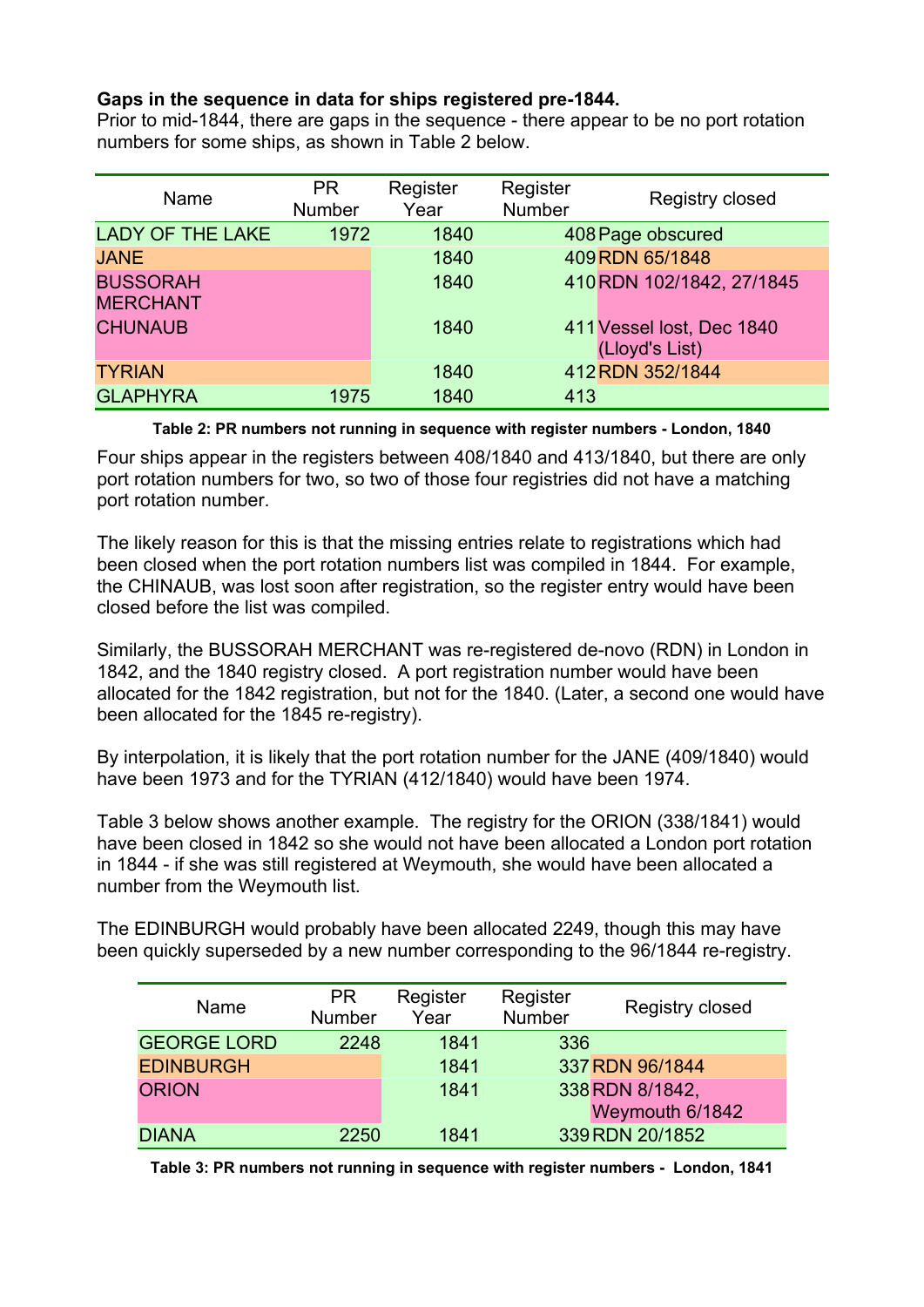#### **Large anomalies in port rotation number allocation, 1841-1842**

There are a set of anomalies in the sequence of port rotation numbers for 1841 and 1842 as shown in Table 4 below.

Groups of port rotation numbers were allocated out of sequence, although within each group the sequence was maintained from one record to the next.

What may have happened is this:

The clerks will have compiled the port rotation number list from lists of still-open registries. The simplest explanation for the anomalies is that one of the clerks picked up the wrong piece of paper and carried on writing for some time until the error was discovered - round about port rotation number 2392.

By that time, they were well into the data for 1842, but with the rest of 1841 and the first part of 1842 not done.

Short of starting again, the simplest way was probably to just carry on and hope that noone noticed. Perhaps no-one did, until now.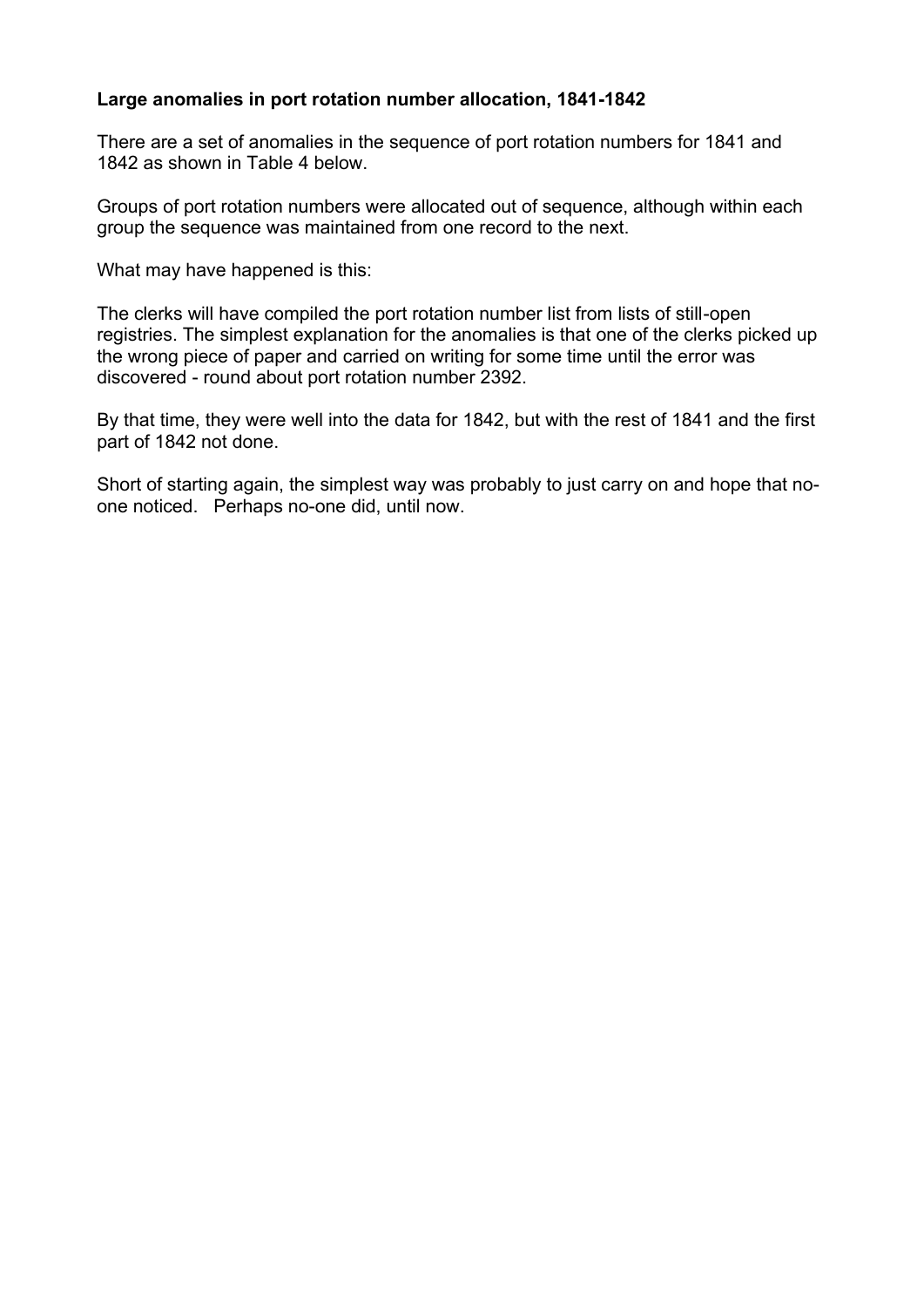| <b>PR Number</b> | <b>Name</b>               | <b>Register Year</b> | <b>Register Number</b> |
|------------------|---------------------------|----------------------|------------------------|
| 2206             | <b>EDWARD BARNETT</b>     | 1841                 | 264                    |
| 2214             | <b>LADY OF THE LAKE</b>   | 1841                 | 278                    |
| 2226             | <b>LORD HUNGERFORD</b>    | 1841                 | 302                    |
| 2248             | <b>GEORGE LORD</b>        | 1841                 | 336                    |
| 2250             | <b>DIANA</b>              | 1841                 | 339                    |
| 2273             | <b>GOOD INTENT</b>        | 1841                 | 368                    |
| 2327             | <b>ATHENIAN</b>           | 1842                 | 144                    |
| 2338             | <b>CITY OF THE SULTAN</b> | 1842                 | 165                    |
| 2339             | <b>BATHURST</b>           | 1842                 | 166                    |
| 2361             | <b>JOSHUA CARROLL</b>     | 1842                 | 190                    |
| 2370             | <b>COLUMBINE</b>          | 1842                 | 201                    |
| 2374             | <b>SAINT GEORGE</b>       | 1842                 | 205                    |
| 2388             | <b>GAMBIA</b>             | 1842                 | 220                    |
| 2392             | <b>QUEEN</b>              | 1842                 | 226                    |
| 2401             | <b>BERMONDSEY</b>         | 1841                 | 381                    |
| 2456             | <b>WILLIAM STOVELD</b>    | 1841                 | 460                    |
| 2457             | <b>ARCHIMEDES</b>         | 1841                 | 461                    |
| 2460             | <b>WILLIAM HYDE</b>       | 1841                 | 465                    |
| 2462             | <b>ASPASIO</b>            | 1841                 | 470                    |
| 2467             | <b>CYBELE</b>             | 1842                 | $\overline{7}$         |
| 2473             | <b>DEDE</b>               | 1842                 | 18                     |
| 2488             | <b>CHARLES KERR</b>       | 1842                 | 38                     |
| 2496             | <b>CASSANDRA</b>          | 1842                 | 46                     |
| 2499             | <b>GLENLYON</b>           | 1842                 | 49                     |
| 2500             | <b>ADEN</b>               | 1842                 | 50                     |
| 2502             | <b>REGINA</b>             | 1842                 | 52                     |
| 2519             | <b>RANGER</b>             | 1842                 | 72                     |
| 2526             | <b>GOVERNOR MACLEAN</b>   | 1842                 | 244                    |
| 2535             | <b>CANDIDATE</b>          | 1842                 | 258                    |
| 2547             | <b>MARY</b>               | 1842                 | 272                    |
| 2551             | <b>AGNES</b>              | 1842                 | 278                    |
| 2552             | <b>CALYPSO</b>            | 1842                 | 279                    |
| 2557             | <b>EAGLE</b>              | 1842                 | 284                    |
| 2567             | <b>AUSTRALIA</b>          | 1842                 | 295                    |
| 2572             | <b>TAGUS</b>              | 1842                 | 301                    |
| 2580             | <b>CERES</b>              | 1842                 | 310                    |
| 2599             | <b>CHAMPION</b>           | 1842                 | 329                    |
| 2613             | <b>BLUE EYED MAID</b>     | 1842                 | 351                    |

Up to 2273, the allocation runs in sequence with the register numbers (though with many non-extant ships). It then jumps at 2327 to 842 registrations, then back at 2401 to 1841, then back to the start of 1842 at 2467, and then continues with the remainder of 1842.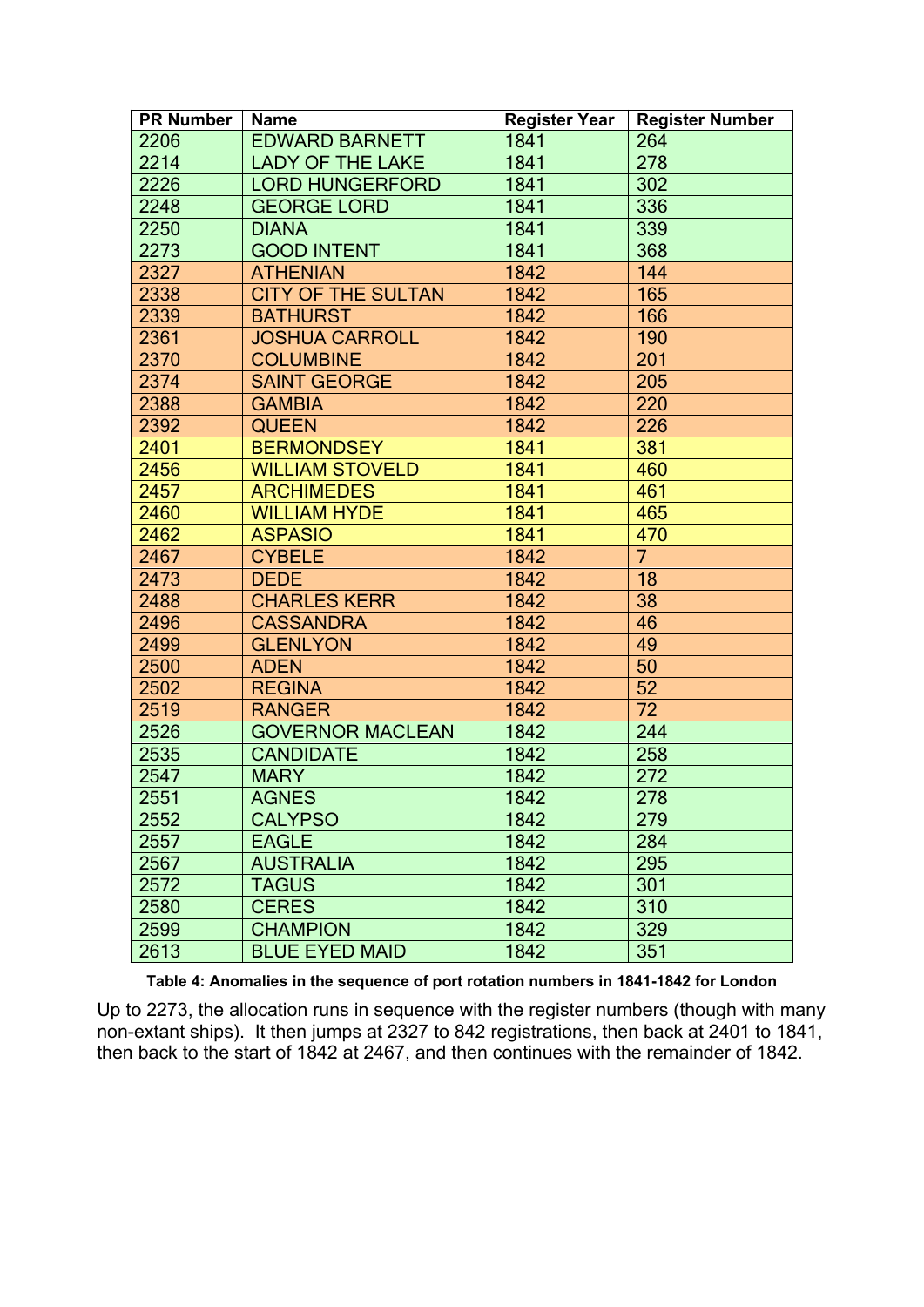#### **Port rotation numbers continue from one year to the next**

It is an important part of our understanding that a port rotation number allocated to a ship should remain with that ship from one year to the next, until the registry it applies to is closed.

So data from crew agreements for one year should match with data from another year.

At present, we only have a small sample of crew list data for years other than 1851 for London (BT 98/1326 for 1847 and BT 98/3869 for 1854). Data from these samples fits exactly into the sequence as we would expect.

In particular, crew lists for the JOSEPH & ANN for both 1854 and 1851 show the same port rotation number - 4623, as do the crew lists for the JOSEPH SHEPHERD - 5518.

Table 5 below shows an example of how data from two different years fits into the same sequence.

| Name                    | PR<br>Number | Data source     | Source<br>Year | Register<br>Year | Registe<br>Number |
|-------------------------|--------------|-----------------|----------------|------------------|-------------------|
| <b>CHRISTABEL</b>       | 4619         | BT 98/2598      | 1851           | 1847             | 243               |
| <b>REQUEST</b>          |              |                 |                | 1847             | 244               |
| <b>MINNA</b>            |              |                 |                | 1847             | 245               |
| <b>PACHA</b>            |              | 4622 BT 98/3869 | 1854           | 1847             | 246               |
| <b>JOSEPH &amp; ANN</b> | 4623         | BT 98/2612      | 1851           | 1847             | 247               |
| <b>JOSEPH &amp; ANN</b> | 4623         | BT 98/3869      | 1854           | 1847             | 247               |
| <b>HIGHLAND MAID</b>    |              |                 |                | 1847             | 248               |
| <b>HAPPY RETURN</b>     |              |                 |                | 1847             | 249               |
| <b>CAMPERDOWN</b>       | 4626         | BT 98/2597      | 1851           | 1847             | 250               |

**Table 5: Port rotation number data from different years for London**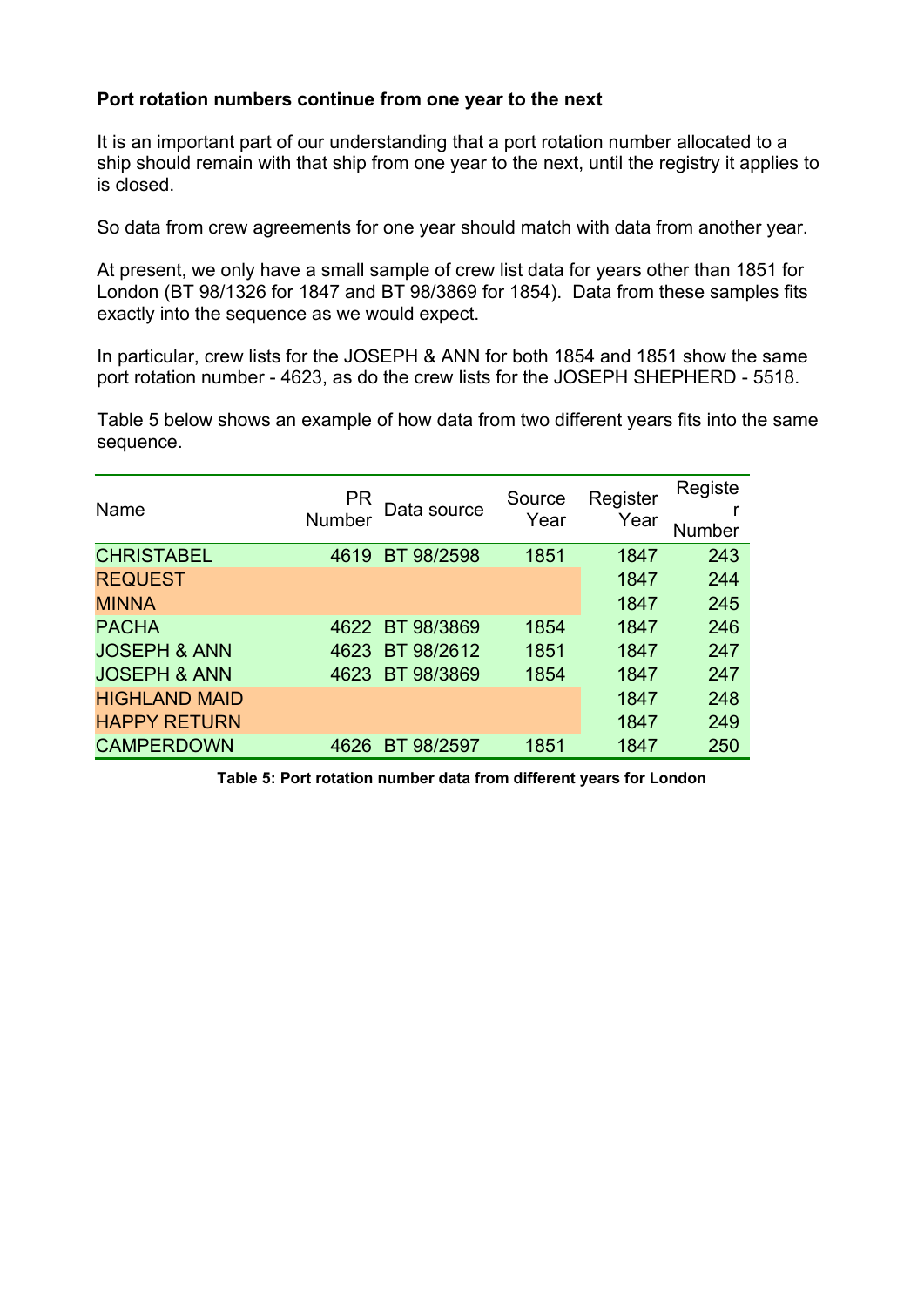### <span id="page-14-0"></span>**Appendix 1**

#### **Ship identifiers used with seafarers' records**

| Register of Seamen, Series I        | 1835-1836 BT 120 |                        |
|-------------------------------------|------------------|------------------------|
| Register of Seamen, Series II       | 1835-1844        | BT 112, (Index BT 119) |
| <b>Register of Seamen's Tickets</b> | 1845-1854        | BT 113, (Index BT 114) |
| <b>Register of Masters</b>          | 1845-1848        | <b>BT 115</b>          |
| Register of Seamen, Series III      | 1853-1857        | <b>BT 116</b>          |
| Masters and Mates, Foreign Trade    | 1851 on          | <b>BT 124</b>          |
|                                     |                  |                        |

#### **Crew lists and Agreements**

| BT 98/140 - BT 98/563             | 1835-1844    |
|-----------------------------------|--------------|
| BT 98/564 - BT 98/4758            | 1845-1856    |
| BT 98/4759 - BT 98/5092 1857-1860 |              |
| BT 99                             | 1861 onwards |

Boxed by port Boxed by year, port and ship's name Boxed by year and official number s Boxed by year and official number

The table shows which identifiers were uses with each record set, whether the ship's name (Name), Port rotation number (PR#) or official number (ON). The port rotation numbers for 1835 - 1844 are **not** the same as the ones for 1845 - 1855

| Year    | BT 120, BT 112 | <b>BT 113</b> | <b>BT115</b> | <b>BT 116</b> | <b>BT 124</b> | <b>BT 98</b>   | <b>BT 99</b> |
|---------|----------------|---------------|--------------|---------------|---------------|----------------|--------------|
| 1835    | Name, PR#      |               |              |               |               | Name, PR#      |              |
| 1836    | Name, PR#      |               |              |               |               | Name, PR#      |              |
| 1837    | Name, PR#      |               |              |               |               | Name, PR#      |              |
| 1838    | Name, PR#      |               |              |               |               | Name, PR#      |              |
| 1839    | Name, PR#      |               |              |               |               | Name, PR#      |              |
| 1840    | Name, PR#      |               |              |               |               | Name, PR#      |              |
| 1841    | Name, PR#      |               |              |               |               | Name, PR#      |              |
| 1842    | Name, PR#      |               |              |               |               | Name, PR#      |              |
| 1843    | Name, PR#      |               |              |               |               | Name, PR#      |              |
| 1844    | Name, PR#      |               |              |               |               | Name, PR#      |              |
| 1845    |                | PR#           | PR#          |               |               | PR#            |              |
| 1846    |                | PR#           | PR#          |               |               | PR#            |              |
| 1847    |                | PR#           | PR#          |               |               | PR#            |              |
| 1848    |                | PR#           | PR#          |               |               | PR#            |              |
| 1849    |                |               |              |               |               | PR#            |              |
| 1850    |                |               |              |               |               | PR#            |              |
| 1851    |                | PR#           |              |               | PR#           | PR#            |              |
| 1852    |                |               |              |               | PR#           | PR#            |              |
| 1853    |                |               |              | <b>Name</b>   | PR#           | PR#            |              |
| 1854    |                |               |              | Name          | PR#           | PR#            |              |
| 1855    |                |               |              | <b>Name</b>   | PR#           | ?              |              |
| 1856    |                |               |              | Name          | Name          | $\overline{?}$ |              |
| 1857    |                |               |              | Name          | ON            | ON             |              |
| 1858    |                |               |              |               | ON            | ON             |              |
| 1859    |                |               |              |               | ON            | ON             |              |
| 1860    |                |               |              |               | ON            | ON             |              |
| 1861 on |                |               |              |               | ON            |                | ON           |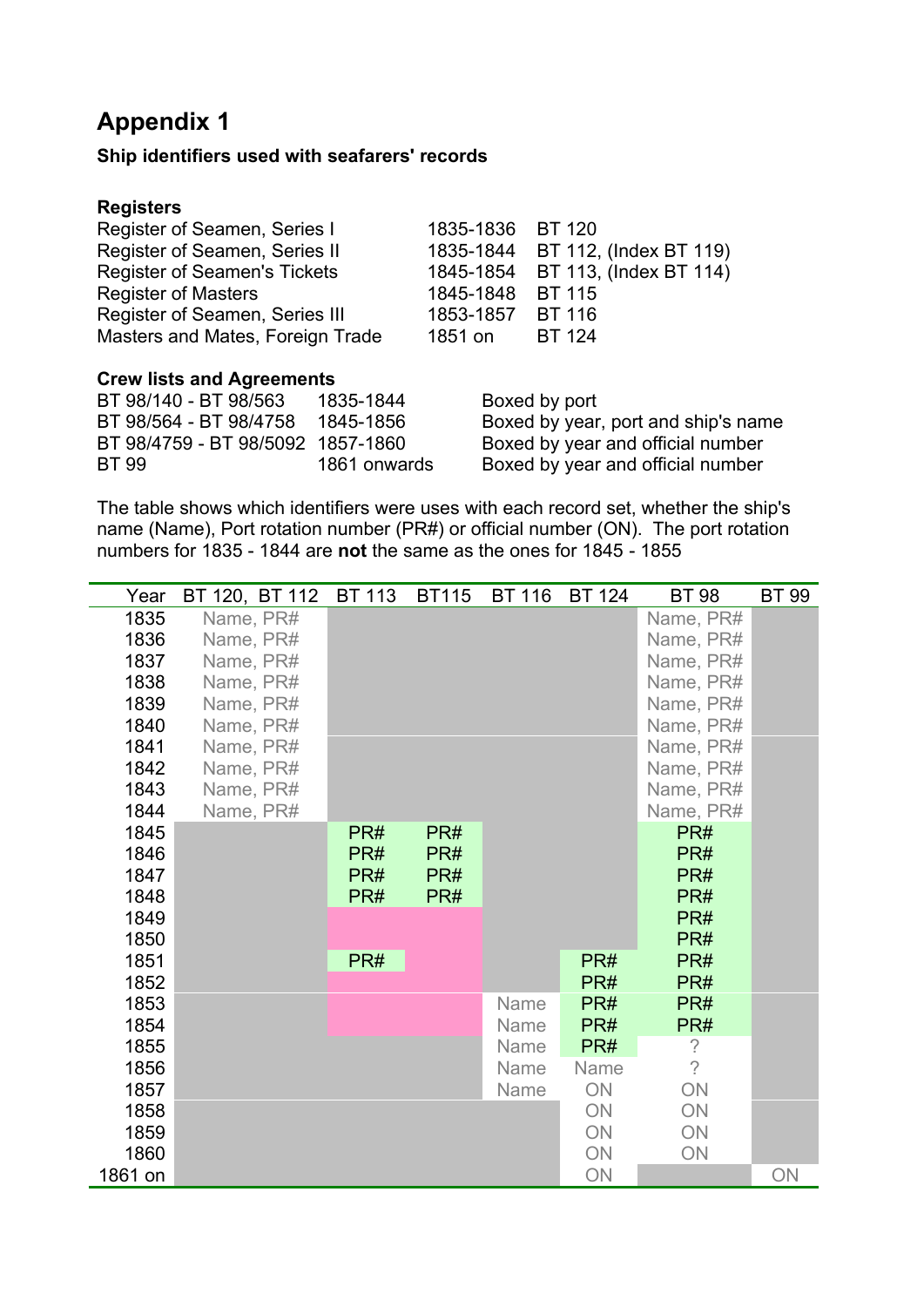# <span id="page-15-0"></span>**Appendix 2**

## **Missing register entries for London in BT 111**

| Year | <b>Register Number</b> |
|------|------------------------|
| 1834 | 203                    |
| 1834 | 343                    |
| 1838 | 256                    |
| 1840 | 87                     |
| 1840 | 108                    |
| 1840 | 157                    |
| 1840 | 307                    |
| 1841 | 52                     |
| 1842 | 108                    |
| 1843 | 161                    |
| 1844 | 127                    |
| 1846 | 287                    |
| 1847 | 267                    |
| 1848 | 100                    |
| 1848 | 147                    |
| 1853 | 347                    |
| 1854 | 613                    |
| 1855 | 226                    |
| 1855 | 356                    |
| 1855 | 373                    |